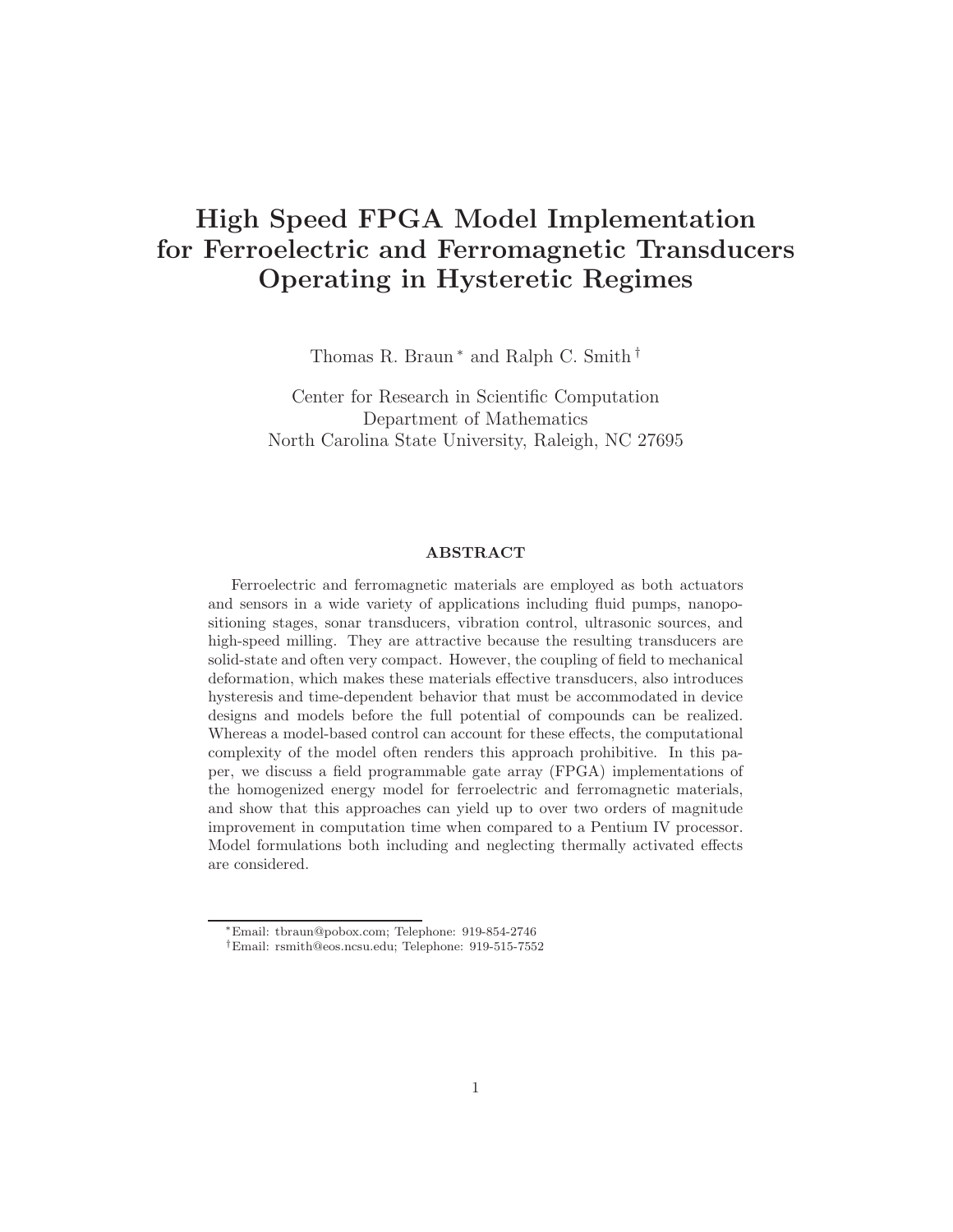## 1. Introduction

## 1.1. Ferroelectric and Ferromagnetic Materials

Ferroelectric and ferromagnetic materials are increasingly considered as actuators and sensors for aerospace, aeronautic, and industrial automotive applications due to their unique transduction capabilities. Actuator capabilities are derived from the converse effect in which input fields produce deformations in the material whereas the direct effect, comprised of stress-induced fields, provides the materials with sensor capabilities. Ferroelectric materials are presently employed in microphones, accelerometers, fluid pumps, nanopositioning stages, sonar transducers, vibration sensors and actuators, ultrasonic sources, inkjet printers, and camera focusing mechanisms. Ferromagnetic transducers are typically bulkier than their ferroelectric counterparts, due to the circuitry and housing required to produce magnetic fields, but they generally provide greater input forces. They are also presently being considered for a wide variety of applications including torque sensors, high-speed milling, ultrasonic sources, sonar transduction, and vibration sensing and attenuation. Details regarding present and predicted applications can be found in [17].

However, the electromechanical and magnetomechanical coupling mechanisms that endow the compounds with unique transducer capabilities also produce hysteresis and constitutive nonlinearities that must be accommodated in designs before the multifunctional material attributes can be fully realized. For certain applications, these nonlinear effects can be minimized by restricting input field levels; however, this limits the applicability of the materials. For ferroelectric devices, hysteresis can often be mitigated through the use of charge or current controlled amplifiers [8, 9, 10, 11]. However, this is often significantly more expensive then using voltage controlled amplifiers and current control is ineffective if maintaining a DC bias as required for many positioning mechanisms. A third alternative is to linearize hysteretic devices using feedback control. Whereas effective at lower frequencies, this technique becomes less effective at higher frequencies if sampling rates are limited. Moreover, extensive linearization can limit control authority for prescribed tasks such as vibration attenuation or reference signal tracking.

To fully utilize the unique transduction capabilities of ferroelectric and ferromagnetic materials for high performance applications, it is thus necessary to construct models that are appropriate for material characterization, device designs, and control implementations. These objectives dictate that the models quantify hysteresis and constitutive nonlinearities in a manner that is sufficiently accurate to meet design specifications and sufficiently efficient to permit realtime implementation. Moreover, models must be efficiently inverted to provide filters which approximately linearize transducer dynamics for subsequent linear control design.

Several classes of models for ferroelectric and ferromagnetic materials meet these criteria including homogenized energy models (HEM) [1, 2, 3, 4, 17, 18, 19, 22, 23], Preisach models [6, 12, 13, 16, 24, 26], and domain wall models [5, 7, 21]. We choose to employ the homogenized energy model due to its physical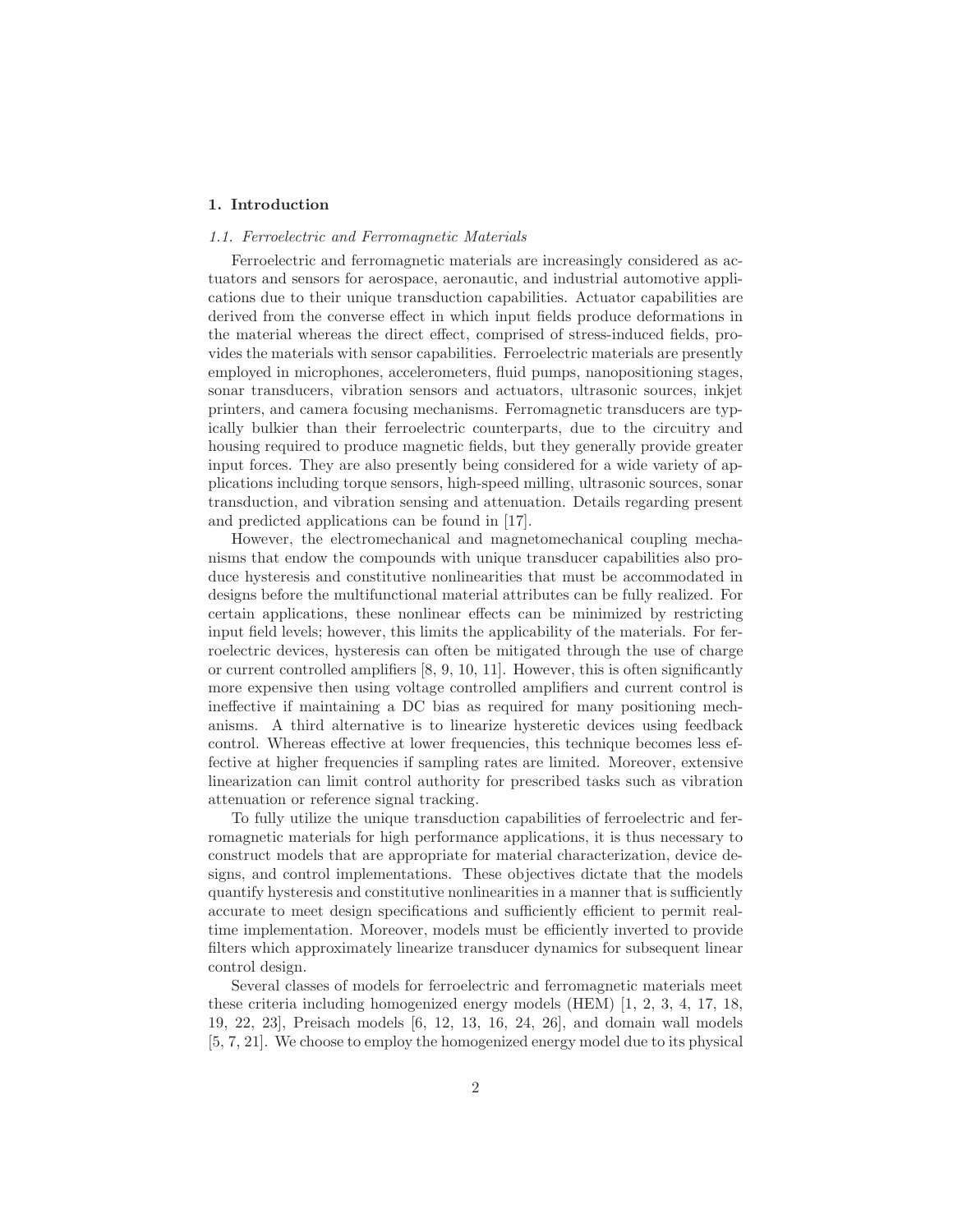basis, which permits correlation of parameters with measured properties of data, and its capability to characterize a wide range of physical behaviors including closer of biased minor loops in quasistatic regimes, thermal relaxation or creep, reversible behavior prior to switching, and temperature-dependent dynamics see [17] for a comparison and contrast between the modeling frameworks.

We note that FPGA implementation for the forward and inverse Preisach model is reported in [25]. The model framework considered here differs quite substantially in that it incorporates rate, stress, and temperature-dependencies that are inherent to the materials in many operating regimes but are not incorporated in the classical Preisach framework.

In [2], we developed a highly efficient formulation for the homogenized energy model. Herein, we will employ that formulation to implement the model in field programable gate-arrays (FPGAs), and show that this yields a significant decrease in computation time while maintaining sufficient accuracy. In Section 2, we briefly introduces the homogenized energy model. Following this, the FPGA implementation of the model with negligible thermal relaxation is discussed in Section 3, and results are given comparing the FPGA implementation to floating point C code. In Section 4, we discuss and gives results for the model formulation that includes thermal relaxation. First, however, we briefly review FPGA architecture and our particular development method for those not familiar with the technology.

#### 1.2. Field Programmable Gate Arrays (FPGAs)

As the name suggests, an FPGA is a user-configurable hardware chip. At the physical level, it is composed of a large grid of lookup tables, flip-flops, and programmable interconnects. Many FPGAs also offer memory blocks, multipliers, and other similar constructs embedded in the silicon. The look-up tables can be programmed to implement the functionality of nearly any basic gate, and interconnected to implement arbitrary functions. This flexibility is what gives the FPGA the ability to operate much faster than a standard processor such as you might find in your personal computer, but also significantly increases the complexity in programming the device.

We illustrate with an example. Suppose you wish to find the sum of four numbers. A processor has a single region dedicated to addition. The summation of four numbers requires three additions, and these are performed in series on three different clocks ticks. If you wish to again sum four numbers, you must wait until these additions are finished. It therefore takes three clock cycles to obtain the result, and the processor is likewise ready to perform another summation after three clock cycles. The FPGA could be programmed to operate the same way, or resources could be allocated for three separate adders. In this latter case, the first two additions can be done in parallel – one addition on the first two terms to be summed, and another on the final two terms. The results of these additions are summed by the third adder on the second clock tick. It therefore requires only two clock cycles to compute the output. Moreover, a new summation can be started every clock cycle; the initial pair of adders can start a new set of inputs while the final adder finishes the previous set. For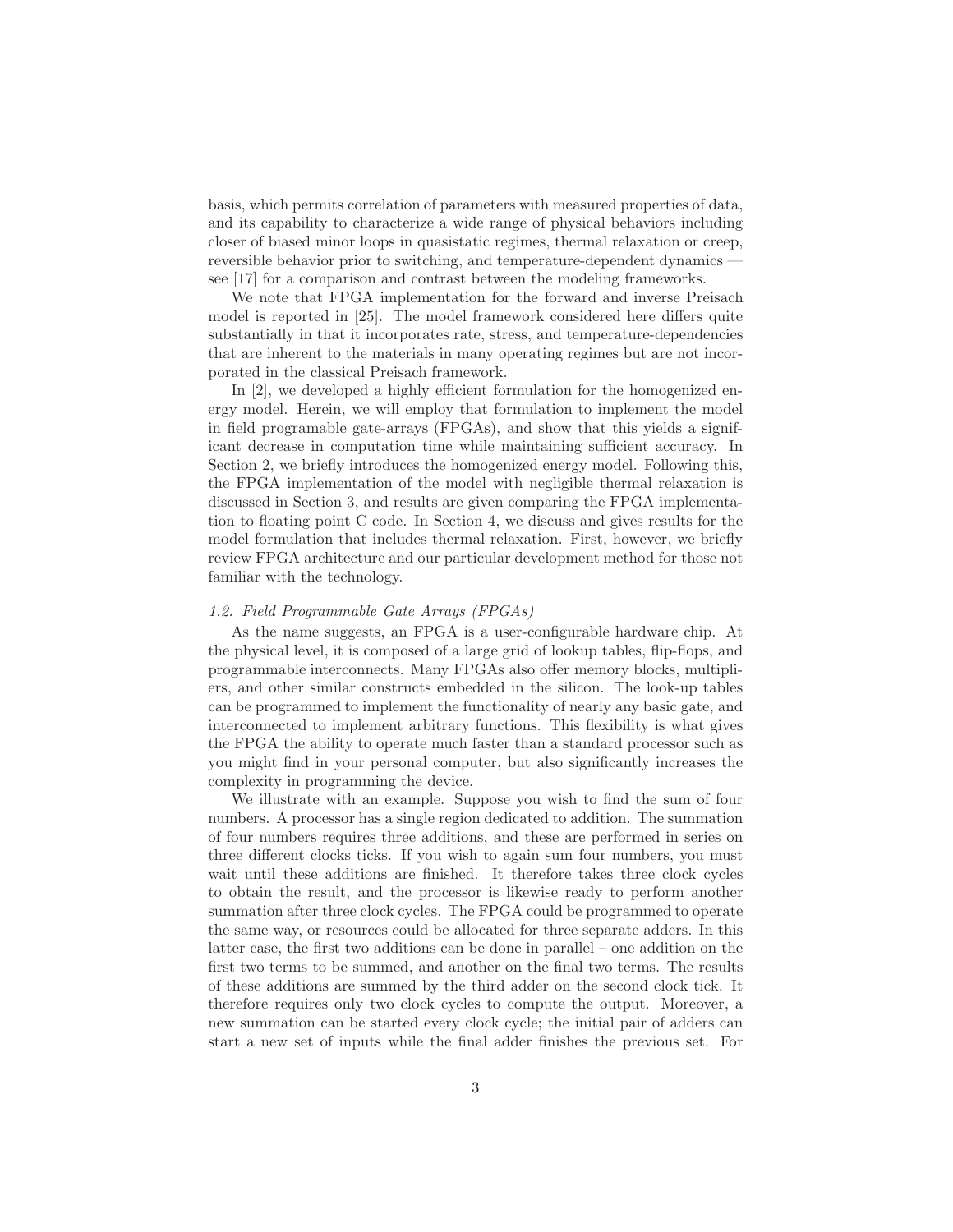FPGAs, we must therefore speak of two different numbers when referring to the computation time of an algorithm. The throughput is the number of inputs the algorithm can handle in a given period of time and is a function of the pipelining in the chip. For the homogenized energy model, we will refer to throughput as the number of timesteps per second the FPGA is capable of processing. The other number is latency; i.e., the delay from when an input enters the FPGA or algorithm and when it exits it. The latency in our example is two clock cycles, while the throughput is the same as the FPGA clock frequency.

This is example is somewhat fabricated, as processors typically are run at a much higher clock frequencies than FPGAs are capable of running. Thus, in this example the processor would be the better choice. However, if the summation was over 1000 values instead of four, the FPGA could maintain a throughput equal to its clock frequency, while the latency would increase to ten clock periods. The processor would need 999 clock ticks for each input vector, and the FPGA is likely to be faster. The speed increase in the FPGA therefore depends on how well the model can be parallelized and pipelined. The more that these two operations can be performed, the better the speed advantage will be over a desktop processor or embedded microprocessor.

The flexibility afforded by FPGAs for parallelization and pipelining does come at the cost of increased programming complexity. Vendor or third-party tools alleviate the user from determining the individual placement and routing of resources on the chip. Nonetheless, the programming process is more detailed for an FPGA. For a processor, only the operations you wish to perform and the order to perform them in need be specified in the code. Further, since the adders, multipliers, etc. are already present in the silicon, many processors allow floating point operations for little to no additional cost in computation time. With the FPGA, parallelization and pipelining/delay must be explicitly given, and numbers are not restricted to a fixed size. If only 7 bits are needed to store a given value, the FPGA allows you to allocate only 7 bits. This saves FPGA resources over using a 16 or 32 bit number, which in turn allows more parallelization. However, the size of every value between every operation must also be set when programming the device. Floating point operations are possible as well; however these typically require more FPGA resources than their fixed point (integer) arithmetic counterparts and thus are often avoided.

Classically, these additional details are specified by the use of a hardware description languages (HDL) such as VHDL or Verilog. More recently, numerous higher level tools have come on the market in attempts to simplify the process. Some allow design elements to be connected graphically; i.e., they utilize a schematic capture concept. Others attempt to simplify the necessary syntax by replacing VHDL or Verilog with a new language, typically based on C. In most of these, compatibility with existing C code and the ability to compile to a desktop or laptop computer for testing are included. Still others attempt to determine the parallelization and latency automatically as they convert existing code, typically in C, Java, or MATLAB, to VHDL or Verilog. This simplifies the development process at the cost of flexibility in the FPGA design. For this work, we chose to use the System Generator for DSP package from Xilinx,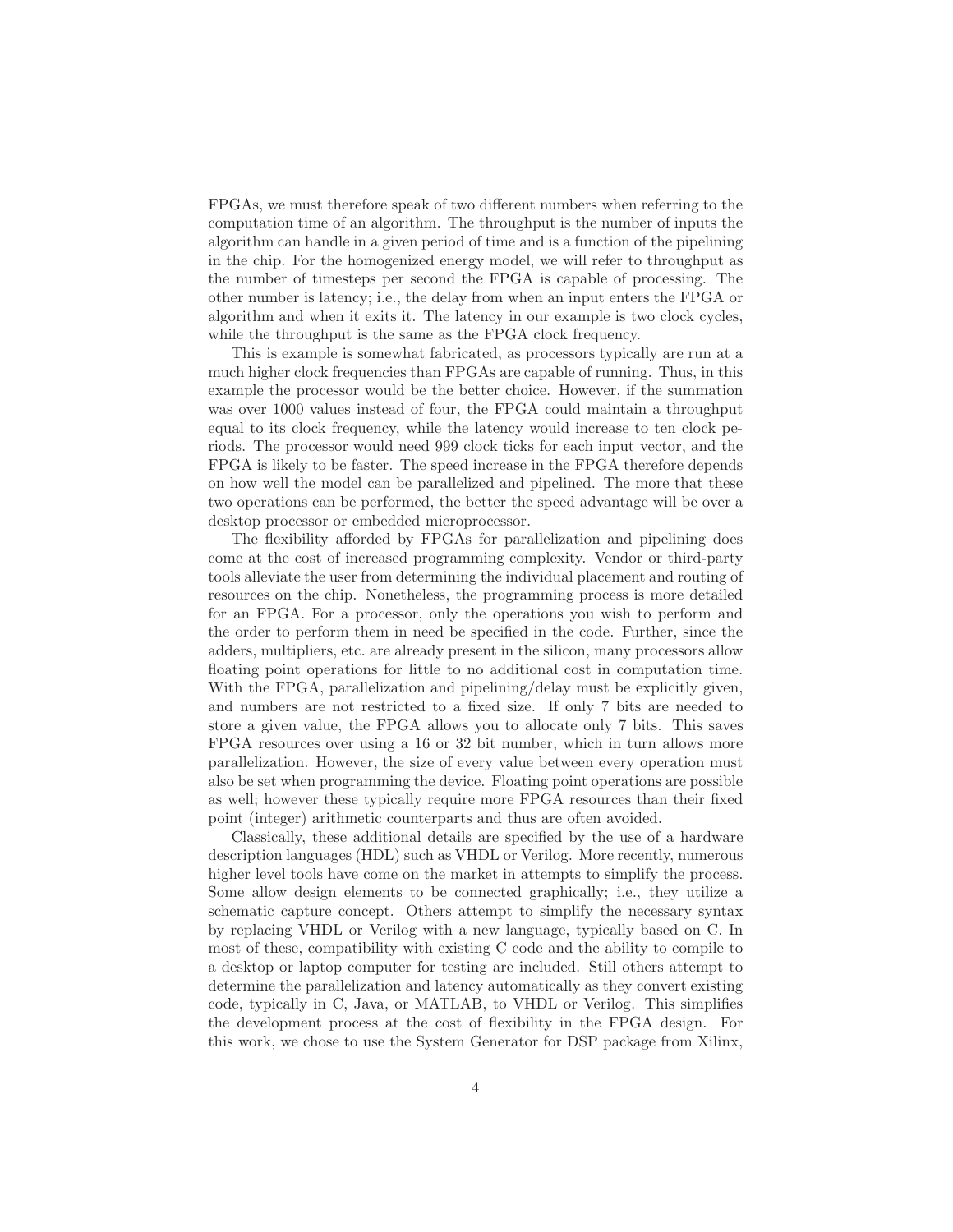one of the leading FPGA manufacturers. This tool is an add-in for Simulink, the graphical programming engine that comes with MATLAB, and provides an additional set of blocks that can be included and connected in Simulink models. Design is performed and tested in Simulink and then converted to VHDL or Verilog at the click of a button. A screenshot depicting some of these blocks may be observed in Figure 1. The tool is moderately low-level; it will assume some defaults for bit widths, but in most cases bit widths, parallelization, and pipelining/delay must be explicitly set. However, the ability to test the design in Simulink aids in debugging and the learning curve for the tool is not as steep as VHDL or Verilog. In the authors' opinion, modifications to a design can also be achieved more quickly with System Generator than with a hardware description language, even if the initial design time is about the same for both. Moreover, since the tool connects preexisting and highly optimized HDL code together to produce the design, System Generator derived designs tend to be as efficient as designs hand-coded in VHDL or Verilog.

If there is variety of choice when it comes to programmming tools, there is greater variety when it comes to choosing the FPGA itself. Several different manufacturers exist, all of whom offer slightly different architectures. Our choice to use System Generator dictated the use of Xilinx FPGAs. However, there are numerous sizes of FPGAs, with the classic trade-of of FPGA resources and price. There are also numerous vendors of boards which incorporate FPGAs. We chose a prototyping system from Lyrtech Signal Processing that provides all the necessary framework and board models for System Generator, allowing



Figure 1: Screenshot of Xilinx System Generator tool showing the implementation of the kernel for the negligible relaxation homogenized energy model.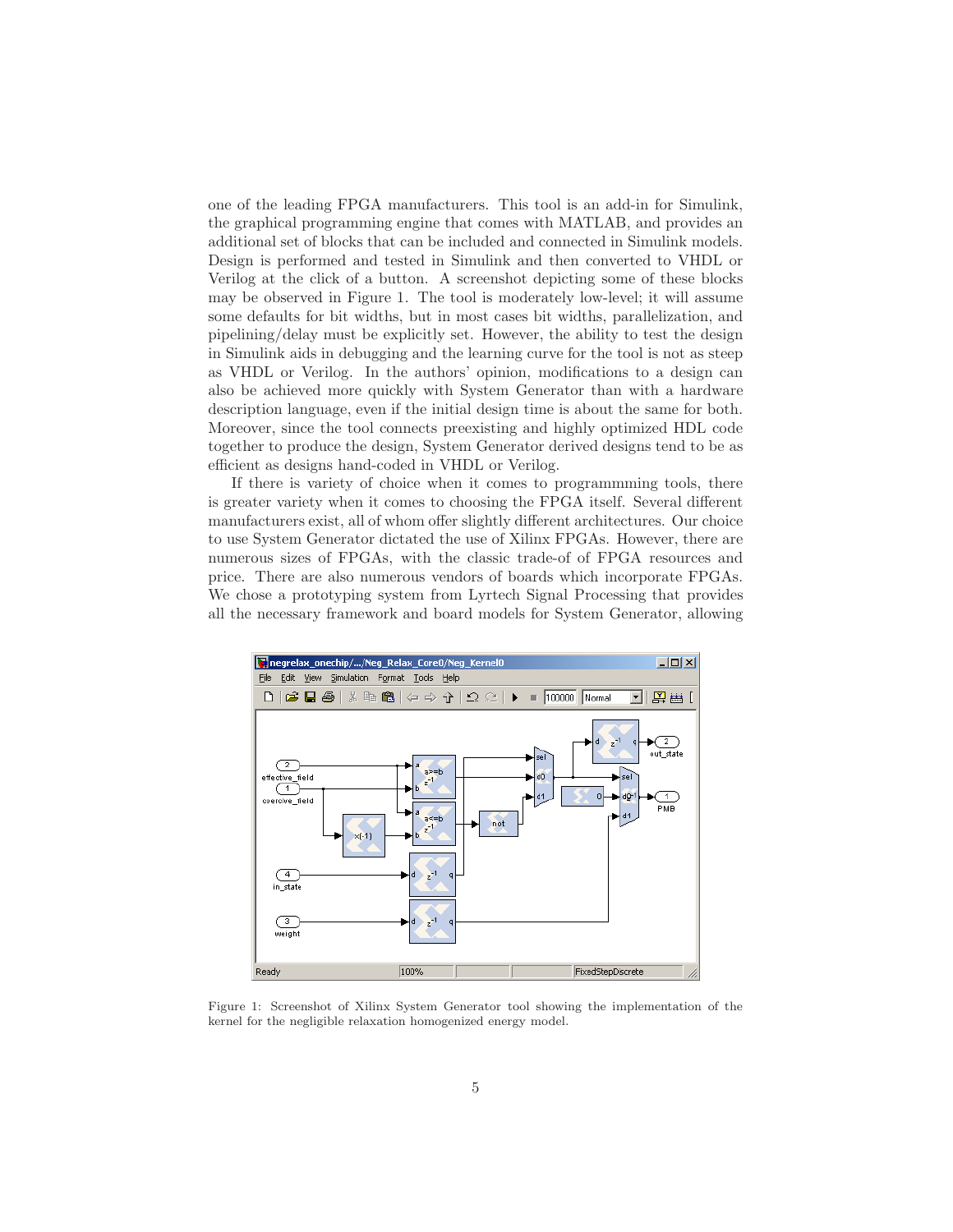code to be compiled directly from Simulink to the FPGA without the need to manipulate or interconnect anything in VHDL or Verilog. This board contains two Xilinx Virtex II 3000 FPGAs as well as four Texas Instruments floating point digital signal processors. However, for the purposes of this paper, we will consider only a single Virtex II 3000 chip. This is a relatively small chip by today's standards, and thus is relatively affordable. Prices can very widely, but Xilinx recently released an evaluation board (DO-DI-DSP-DK4) for \$2500 containing a Virtex IV SX35 chip, which is similar in size to the Virtex II 3000, along with a 14 bit analog to digital converter operating at 105 Mega-samples per second. The Virtex II 3000 (speed grade 4) part employed for the results in this paper, not counting any boards or software utilities, can be obtained online for around \$800 (prices as of September 2007). Much larger chips are currently on the market, and we will allude to the advantages a larger size chip would yield at the end of this paper; however, the results presented here are designed to fit a price-point that should be easily obtainable for most high-precision applications.

## 2. Homogenized Energy Model

We summarize here the homogenized energy model for ferroelectric and ferromagnetic materials [4, 2, 17, 18, 19, 22, 23] under the assumption of a constant applied load (extensions for varying loads may be found in  $[1, 3]$ ). To simplify the discussion, we develop it in the context of ferroelectric materials and note that analogous relations hold for ferromagnetic compounds. We note that this is a multiscale approach in which mesoscopic (domain) behavior is quantified via energy principles and a macroscopic model is subsequently constructed via stochastic homogenization techniques. The macroscopic ferroelectric model is

$$
P(E; x_{+}) = \int_{0}^{\infty} \int_{-\infty}^{\infty} \nu_{c}(E_{c}) \nu_{I}(E_{I}) [\overline{P}(E + E_{I}; E_{c}; x_{+})] dE_{I} dE_{c} \qquad (1)
$$

where  $P$  denotes the polarization,  $E$  is the electric field,  $E_c$  denotes the coercive field value at which the dipoles change orientation,  $E_I$  quantifies the interaction field due to dipole interactions,  $x_+$  is an internal material state (defined later), and  $\overline{P}$  is a mesoscale polarization relation. The two model parameters  $E_c$  and  $E_I$  are assumed to vary throughout the material according to the densities  $\nu_c$ and  $\nu_I$ . As detailed in [17], the densities are constrained by the the physical relations:

1. both  $\nu_c$  and  $\nu_I$  are bounded by decaying exponentials,

(2)

- 2.  $\nu_c$  is strictly positive,
	-
- 3.  $\nu_I$  is symmetric about 0, and<br>4.  $\int_0^\infty \nu_c(E_c) dE_c = 1$ ,  $\int_{-\infty}^\infty \nu_I(E_I) dE_I = 1$ .

The integrals in (1) are solved numerically via quadrature relations; that is,

$$
P(E; x_{+}) = \sum_{i=1}^{N_{c}} \sum_{j=1}^{N_{I}} \nu_{c}(E_{c}[i]) \nu_{I}(E_{I}[j]) w_{c}[i] w_{I}[j] \overline{P}(E + E_{I}[j]; E_{c}[i]; x_{+}[i, j]) \tag{3}
$$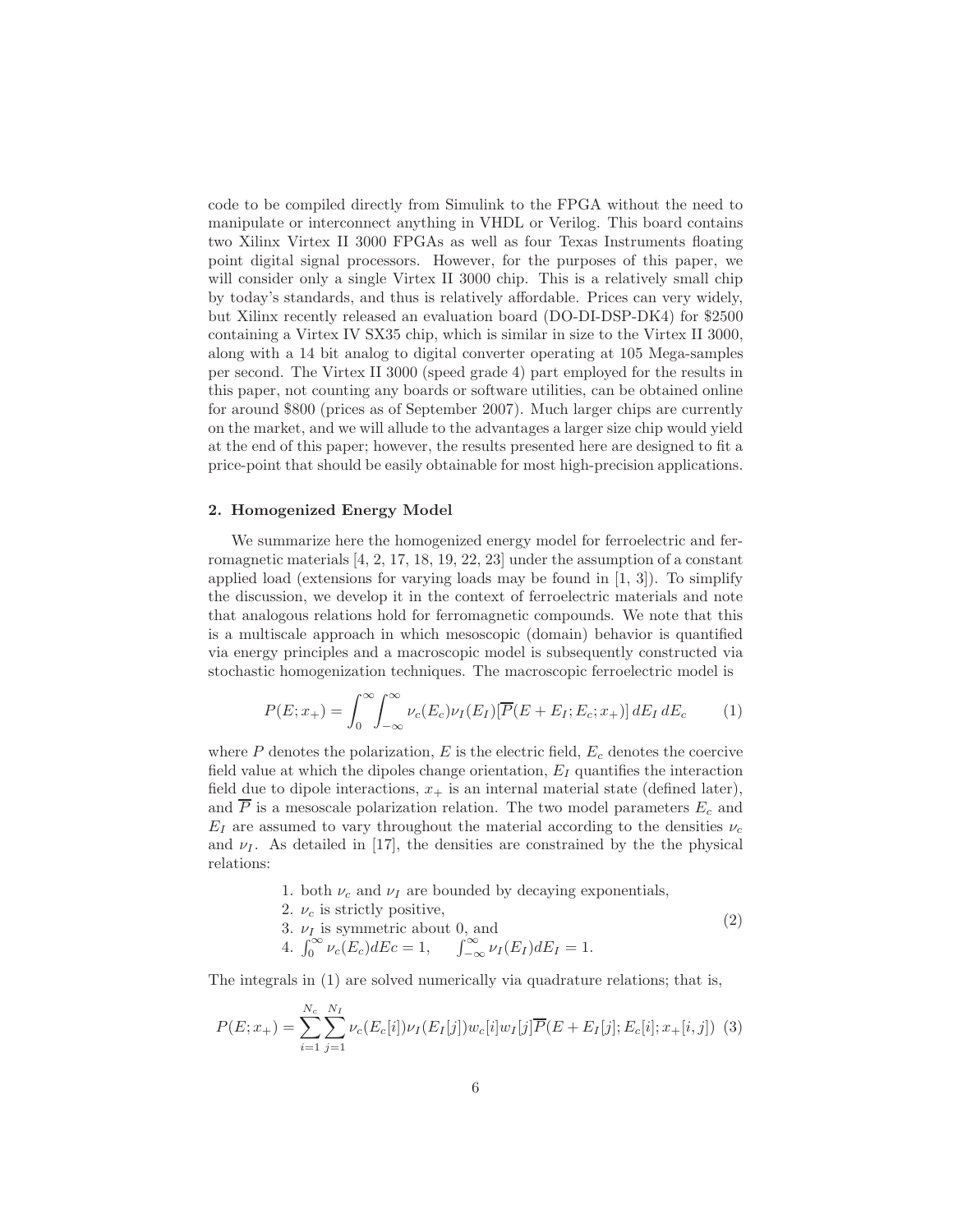where  $w_c$  and  $w_I$  give the quadrature weights.

The kernel  $\overline{P}$  is modeled via energy principles. The mesoscopic Helmholtz energy is taken to be

$$
\psi(P) = \begin{cases} \eta(P + P_R)^2/2, & P \le -P_I \\ \frac{\eta}{2}(P_I - P_R) \left(\frac{P^2}{P_I} - P_R\right), & |P| < P_I \\ \eta(P - P_R)^2/2, & P \ge P_I \end{cases} \tag{4}
$$

where  $P_I = P_R - E_c/\eta$  denotes the positive inflection point at which the dipoles switch orientation,  $P_R$  is the local remanence polarization, and  $\eta$  is the reciprocal slope  $\frac{\partial E}{\partial P}$ . This energy relation is plotted in Figure 2.

The Gibbs free energy

$$
G = \psi - EP \tag{5}
$$

balances this internal Helmholtz energy with the electrostatic energy; i.e., work performed by the applied external field. As detailed in [17], where the Legendre transform properties of the Gibbs energy are discussed,  $G$  is a function of the independent variable  $E$  and the dependent variable  $P$ .

#### 2.1. Negligible Relaxation Model

For regimes in which thermal relaxation is negligible, direct minimization of (5) yields the kernel

$$
\overline{P}(E + E_I, x_+) = \frac{E + E_I}{\eta} + 2P_R x_+ - P_R \tag{6}
$$

where  $x_+ = 1$  for positively oriented dipoles and  $x_+ = 0$  for negatively oriented dipoles. For algorithm development,  $x_+$  is set to 1 whenever  $E + E_I > E_c$  and is set to 0 whenever  $E + E_I < -E_c$ . Substituting (6) into (3) and simplifying yields

$$
P(E; x_{+}) = \frac{E}{\eta} - P_{R} + 2P_{R} \sum_{i=1}^{N_{c}} \sum_{j=1}^{N_{I}} \nu_{c}(E_{c}[i]) \nu_{I}(E_{I}[j]) w_{c}[i] w_{I}[j] x_{+}[i, j]. \tag{7}
$$



Figure 2: Helmholtz energy function (4).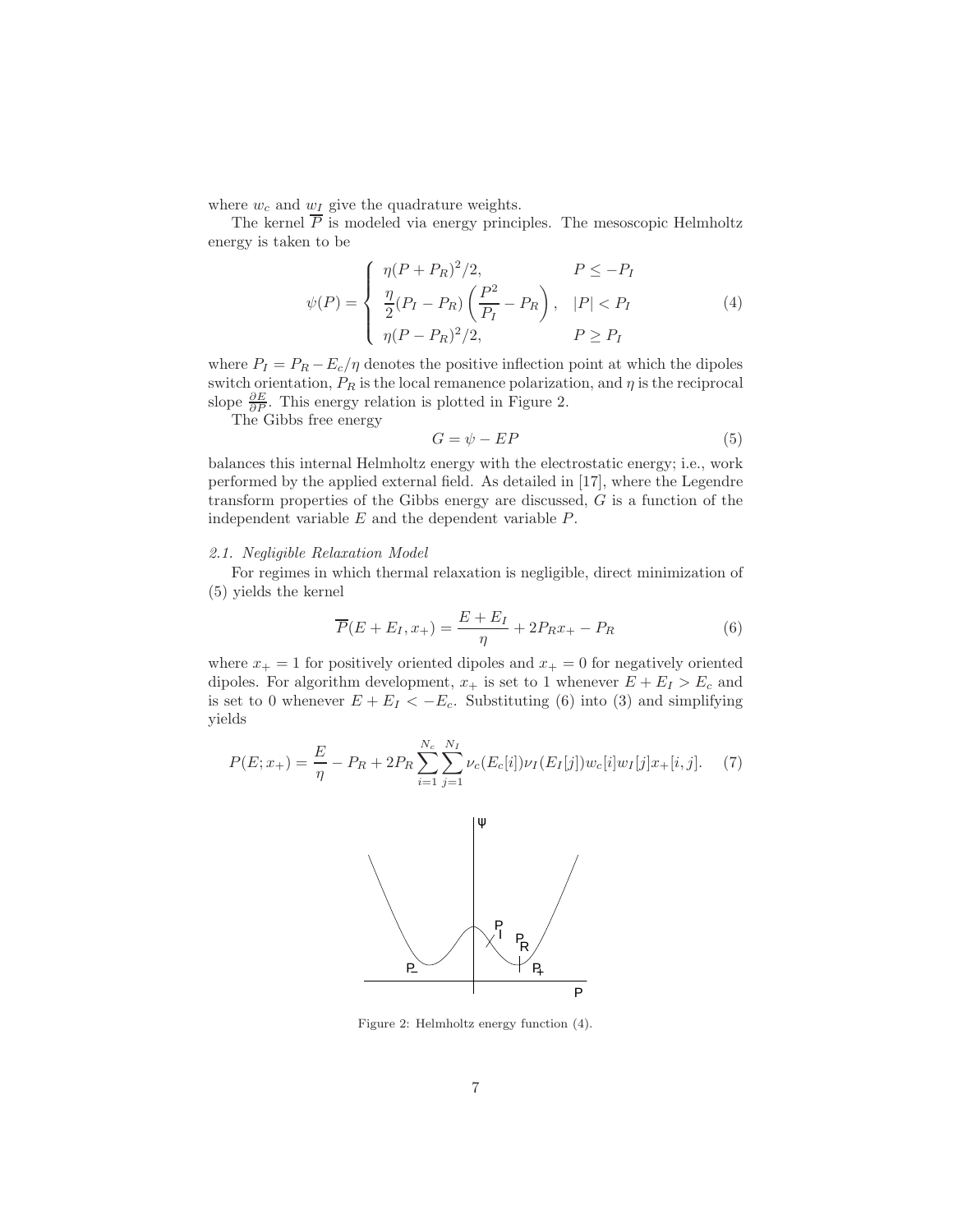Note that the quadrature weights and density heights can multiplied a-priori, and that  $x_+$  is either 1 or 0. Thus, the negligible relaxation model can be implemented with  $N_cN_I + 1$  additions and  $2N_cN_I$  conditional statements per timestep. It should be noted that although the motivation is different, the negligible relaxation homogenized energy model is analogous to the Preisach model for ferroelectric or ferromagnetic materials if the limit is taken as  $\eta \to \infty$ .

#### 2.2. Thermal Relaxation Model

Thermal activation is manifested in behaviors such as creep and the nonclosure of biased minor loops, and is caused by dipoles having sufficient thermal energy to switch states before a minima of the Gibbs energy is eliminated. To quantify this, the Gibbs energy is balanced with the relative thermal energy through Boltzmann's relation. It is shown in [17, 18, 23] that the resulting kernel is

$$
\overline{P} = x_+ \langle P_+ \rangle + (1 - x_+) \langle P_- \rangle \tag{8}
$$

where  $x_+ \in [0, 1]$  denotes the fraction of positively oriented dipoles and

$$
\langle P_{+} \rangle = \frac{\int_{P_{I}}^{\infty} P \exp\left(\frac{-G(E + E_{I}, P)V}{kT}\right) dP}{\int_{P_{I}}^{\infty} \exp\left(\frac{-G(E + E_{I}, P)V}{kT}\right) dP}
$$

$$
\langle P_{-} \rangle = \frac{\int_{-\infty}^{-P_{I}} P \exp\left(\frac{-G(E + E_{I}, P)V}{kT}\right) dP}{\int_{-\infty}^{-P_{I}} \exp\left(\frac{-G(E + E_{I}, P)V}{kT}\right) dP}
$$
(9)

are the average polarizations associated with positive and negative dipole orientations. Here  $V$  is the mesoscopic volume being modeled,  $k$  is Boltzmann's constant, and  $T$  is the temperature in degrees Kelvin. As developed in [17], taking the limit as  $V/kT \rightarrow 0$  yields the approximation

$$
\langle P_{+} \rangle \approx \frac{E + E_{I}}{\eta} + P_{R} \qquad \langle P_{-} \rangle \approx \frac{E + E_{I}}{\eta} - P_{R} \qquad (10)
$$

which may be accurately applied for the thermal relaxation case as well. This yields the kernel

$$
\overline{P}(E + E_I, x_+) = \frac{E + E_I}{\eta} + 2P_R x_+ - P_R, \tag{11}
$$

which is identical to the kernel obtained in the negligible relaxation formulation. The difference in the model comes from the specification of  $x_{+}$ .

Because relaxation dictates dipoles or moments may switch states before the minima of the Gibbs energy is eliminated, the dipole fraction  $x_+$  may lie anywhere in the closed interval [0, 1]. The evolution of  $x_+$  is obtained via compartmental analysis, namely

$$
\dot{x}_{+} = -p_{+-}x_{+} + p_{-+}(1 - x_{+}) \tag{12}
$$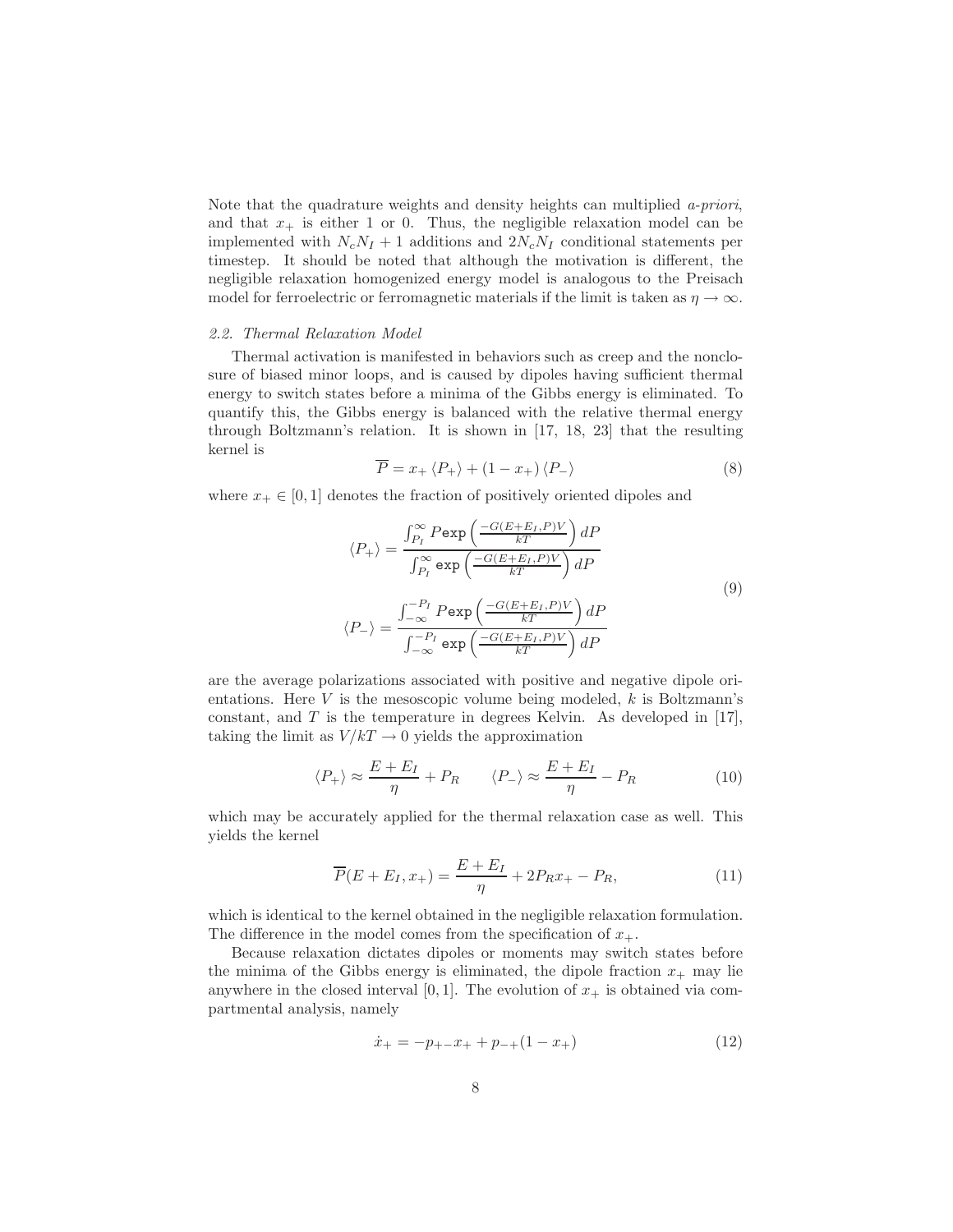where the likelihood of a dipole switching from positive to negative is

$$
p_{+-} = \frac{\exp\left(\frac{-G(E + E_I, P_I)V}{kT}\right)}{\tau(T)\int_{P_I}^{\infty} \exp\left(\frac{-G(E + E_I, P)V}{kT}\right)dP}
$$
(13)

with an analogous expression for the likelihood  $p_{-+}$ . Here  $\tau$  quantifies the material and temperature-dependent relaxation time. As noted is [17], these transition likelihoods are a direct consequence of the Boltzmann equation. It is also noted in [17] that whereas these likelihood relations are commonly employed in practice, they must be treated as approximate in a statistical sense.

As detailed in [2], the phase fraction equation (12) is approximated numerically with the backward Euler method. Introducing the change of variables

$$
pos = \frac{1}{\text{erfcx}\left(\sqrt{\frac{V}{2kT\eta}}\left(-E - E_I - E_c\right)\right)}
$$

$$
neg = \frac{1}{\text{erfcx}\left(\sqrt{\frac{V}{2kT\eta}}\left(E + E_I - E_c\right)\right)},
$$

the implicit Euler update is

$$
x_{+}(t + \Delta t) = \frac{\frac{k_2}{\Delta t}x_{+}(t) + neg}{\frac{k_2}{\Delta t} + neg + pos}
$$
 (14)

where

$$
k_2 = \tau(T) \sqrt{\frac{\pi kT}{2V\eta}}.
$$

It is noted in [2] that the erfcx functions can be accurately and efficiently approximated with a concise look-up table or a rational function of polynomials.

#### 2.3. Displacement Model

Typically, the quantity being controlled is displacement or strain, which is not the output of the homogenized energy model. Given the geometry of the actuator, the polarization, magnetization, or inductance can be utilized to determine the strain of the actuator. This is developed in [17, 20], and is a separate process applied once the polarization or magnetization is determined. Moreover, [2] shows that in the case of a rod this conversion can be done with 9 multiplies and 7 additions per timestep, which is insignificant compared to the cost of the homogenized energy model. As such, we do not focus on the conversion in this paper, and seek instead to improve the computation time of the homogenized energy model itself, since this is the bottleneck in the process. For the Lyrtech board discussed previously, or others like it that contain microprocessors as well as FPGAs, the displacement conversion is a natural element for the microprocessor to perform. If a microprocessor is not available, the conversion can be performed in the FPGA as well.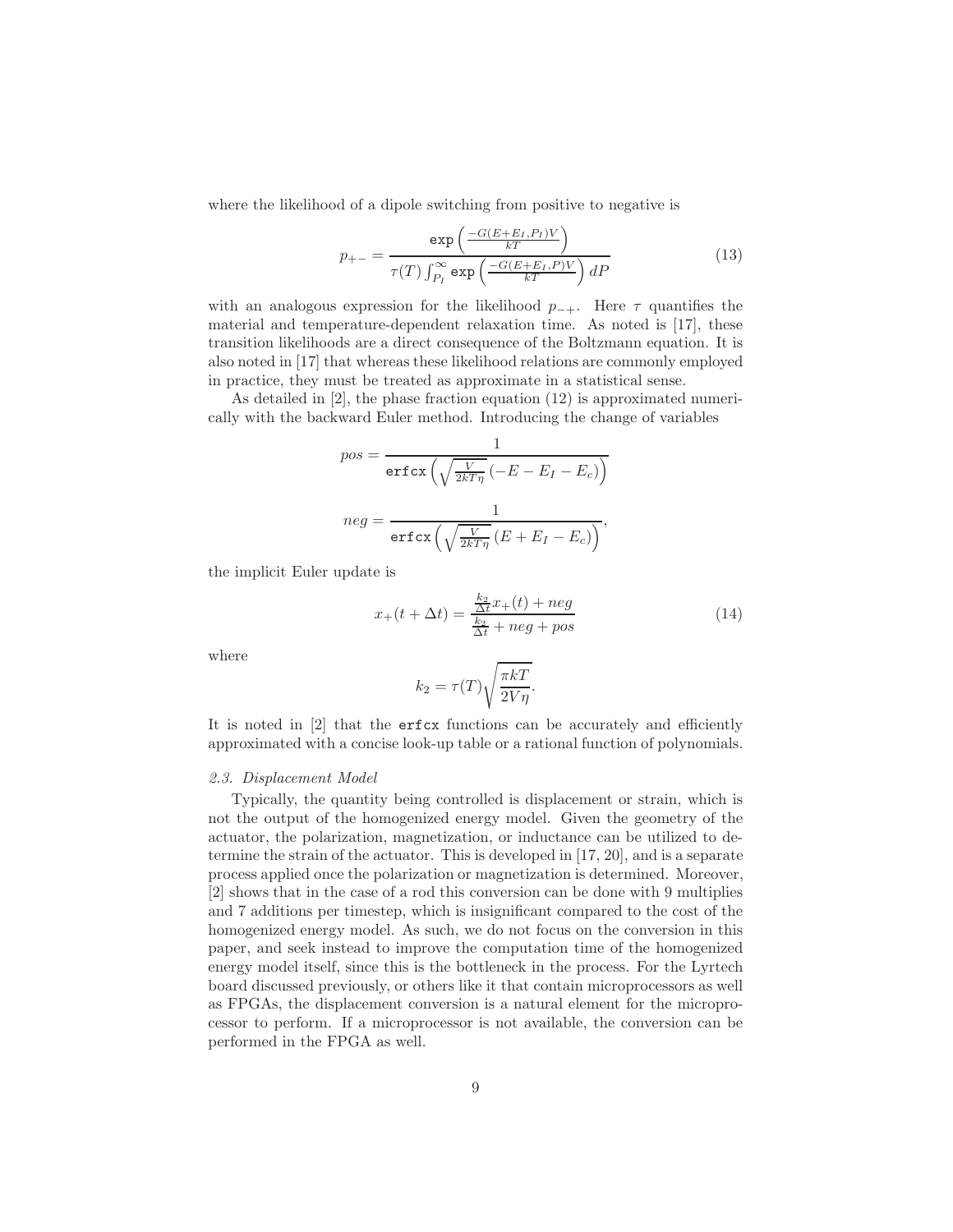## 3. FPGA Implementation of Negligible Relaxation Model

### 3.1. Implementation Description

The Lyrtech board we utilized provides a 14 bit analog to digital converter (ADC). No information can be gained by using a greater accuracy in the FPGA design, and thus we fix the bit width of the field input to 14. To avoid the need to adjust the FPGA design for various materials, we scale the input field by the field  $E<sub>s</sub>$  at which the material saturates (which should be the largest possible input level) to obtain  $\hat{E} = E/E_s \in (-1, 1)$ . The coercive and interaction field values are likewise scaled to obtain  $\tilde{E}_c = E_c/E_s \in (0,1)$  and  $\tilde{E}_I = E_I/E_s \in (-1,1)$ . This gives the model as

$$
P(E; x_{+}) = P_{R}\left(\tilde{E}\tilde{\eta} - 1 + 2\sum_{i=1}^{N_{c}}\sum_{j=1}^{N_{I}}\nu_{c}(E_{c}[i])\nu_{I}(E_{I}[j])w_{c}[i]w_{I}[j]x_{+}[i,j]\right)
$$
(15)

where  $\tilde{\eta} = E_s / \eta P_R$ . The multiply by  $P_R$  can be coupled with parameters of the displacement model if the polarization is being converted to displacement or handled with a gain/amplifier outside the core FPGA logic; only the portion in parenthesis need be implemented in the FPGA.

Only nonnegative values need be stored for  $\tilde{E}_c$  and  $\tilde{E}_I$ ; since  $\nu_I$  is symmetric about 0 the negative values are redundant. Since  $\tilde{E}$  is a signed 14 bit number, no accuracy is gained by using more than 13 bits for  $\tilde{E}_c$  and  $\tilde{E}_I$ , and we fix them to this width. Recall, that  $\tilde{E}$ ,  $\tilde{E}_c$  and  $\tilde{E}_I$  are utilized solely for comparisons, and thus we need not worry about bit growth in the field values throughout the model.

The weights times the density heights for both distributions may be multiplied a-priori and stored. As illustrated in Figure 1, the kernel evaluation can be performed with two relational operations (greater than or less than) and two muxes. The weights  $\nu_c(E_c[i])\nu_I(E_I[j])w_c[i]w_I[j]$  lie in the interval  $(0, 1)$ , and only need to be accurate to 13 bits for our particular hardware board. This is because the digital to analog converter (DAC) on the Lyrtech system is 14 bits, and one bit will be needed for the sign when  $E\tilde{\eta}$  − 1 is combined. However, the exact number of bits needed to to give this level of accuracy depends on the material parameters employed. For the results in this paper, we have chosen to fix the combined weights at 22 bits. Note that because the sum of all the weights times the density heights is unity, no bit growth is needed for the summation except at the final adder, where either saturation logic or one additional bit is warranted.

## 3.2. Results

The kernel operations do not depend on each other, and the algorithm is parallelized by computing as many kernel evaluations as possible in parallel. On our Virtex II 3000 FPGA, resources are available to compute 128 kernel evaluations in parallel while fully pipelining them so that a new kernel evaluation can be started each clock cycle. Coupled with the necessary control logic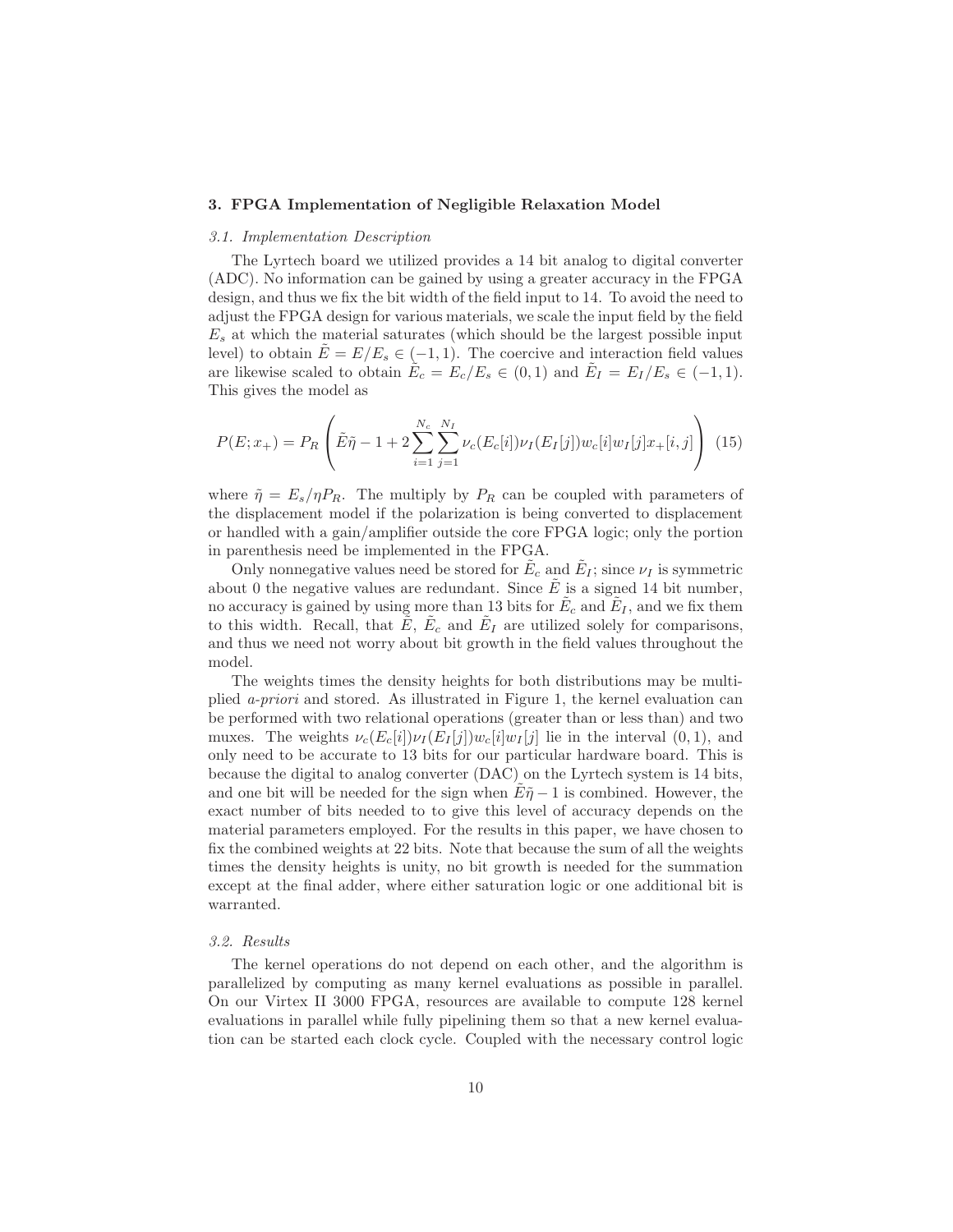to load the model parameters and run the algorithm, this utilizes 74% of the resources (slices) on the FPGA, leaving room for a conversion to displacement or a feedback controller if desired. The design also met timing with the 66 MHz clock provided by the board. Although various sizes are possible, the design was tested with  $N_c = N_I = 32$ . As shown in Table 1, at this rate the design was able to handle an input every 8 clock cycles, which gives it a throughput of 8.25 million timesteps per second. This is over 80 times faster than was possible with double precision floating point C code executed on a Pentium IV 3.8 GHz Xeon processor, and over 400 times faster that same code executed on a Pentium IV 1.7 GHz Xeon. The latency in the design was 360 ns. The latency of the 3.8 GHz processor was over 27 times slower than this, and the latency of the 1.7 GHz processor was over 135 times slower than this.

Using parameters obtained from a least squares fit to data from the ferroelectric material PZT yields the model results shown in Figure 3, and Figure 4 gives similar results for parameters obtained from a least squares fit to data from the ferromagnetic material Terfenol-D. Note that in both figures the fields and polarization/magnetization values were scaled to lie in  $(-1, 1)$  and the results scaled back to yield the customary units. While some accuracy is lost by the fixed-point arithmetic, it can be seen in the figures that the loss is minor. The PZT example yielded a peak error between the FPGA and floating point C code of 2400  $\mu$ C/m<sup>2</sup> and a root mean square error of 95  $\mu$ C/m<sup>2</sup>. For the Terfenol-D example, the peak error was 2526 kA/m and the root mean square error was only 239 kA/m. This is typically much less than other sources of error in the system, and for most applications this loss of accuracy will be more than compensated for by the increased rate at which the model can be run.

#### 4. FPGA Implementation of Thermal Relaxation Model

#### 4.1. Implementation Description

The thermal relaxation model may be formulated by (15) as well, with the difference in the models being the calculation of  $x_{+}$ . As in the negligible relaxation case, the input field is assumed to be a 14 bit signed number in  $(-1, 1)$ ; the size is determined by the ADC. In this case, however, the field is multiplied by  $\sqrt{V/2kT\eta} \times$ lookup table step in order to determine the index into the lookup table for pos and neg (see [2]). The quadrature points  $E_c$  and  $E_I$  are multiplied

|                                               | Throughput Latency |          |
|-----------------------------------------------|--------------------|----------|
| Floating point $C$ code – Pentium IV 1.7 GHz  | 20,000             | 50,000   |
| Floating point C code – Pentium IV 3.8 GHz    | 100,000            | 10,000   |
| $FPGA$ implementation – Virtex II 3000 66 MHz | 8,250,000          | $360$ ns |

Table 1: Comparison of throughput and latency between the FPGA implementation and a floating point C code implementation of the negligible relaxation model. The C code was compiled by gcc in Linux. Throughput is in terms of timesteps per second. C code throughput and latency times are approximates only, as multiple trials will give slightly different results.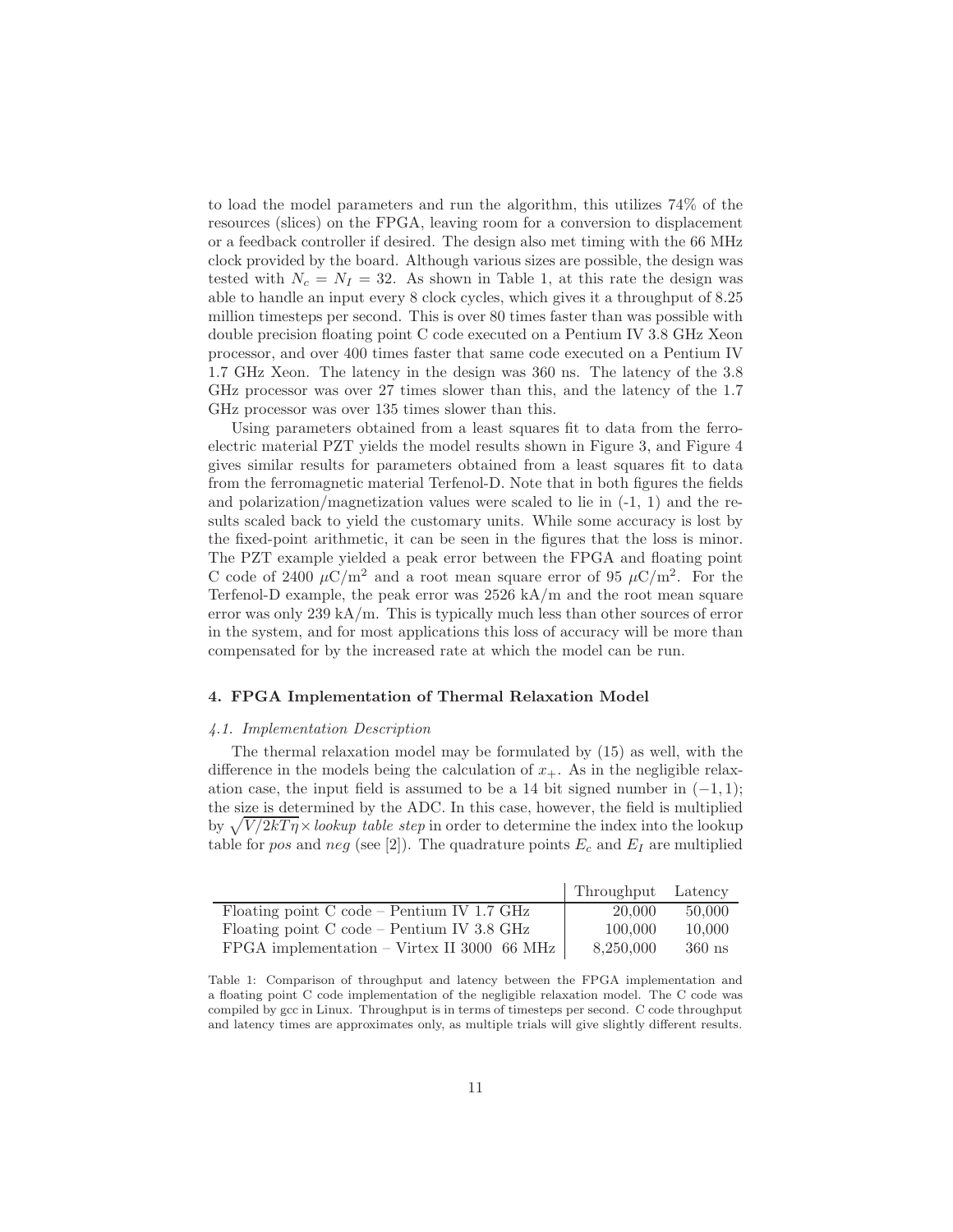

Figure 3: (a) Electric field input utilized to test the negligible relaxation FPGA model. Results from both the FPGA and double precision floating point C code may be found in (b), and the difference between the codes, which can be interpretted as error introduced by the lower precision FPGA calculations, is given in (c). Material parameters were chosen by a least squares fit to PZT data.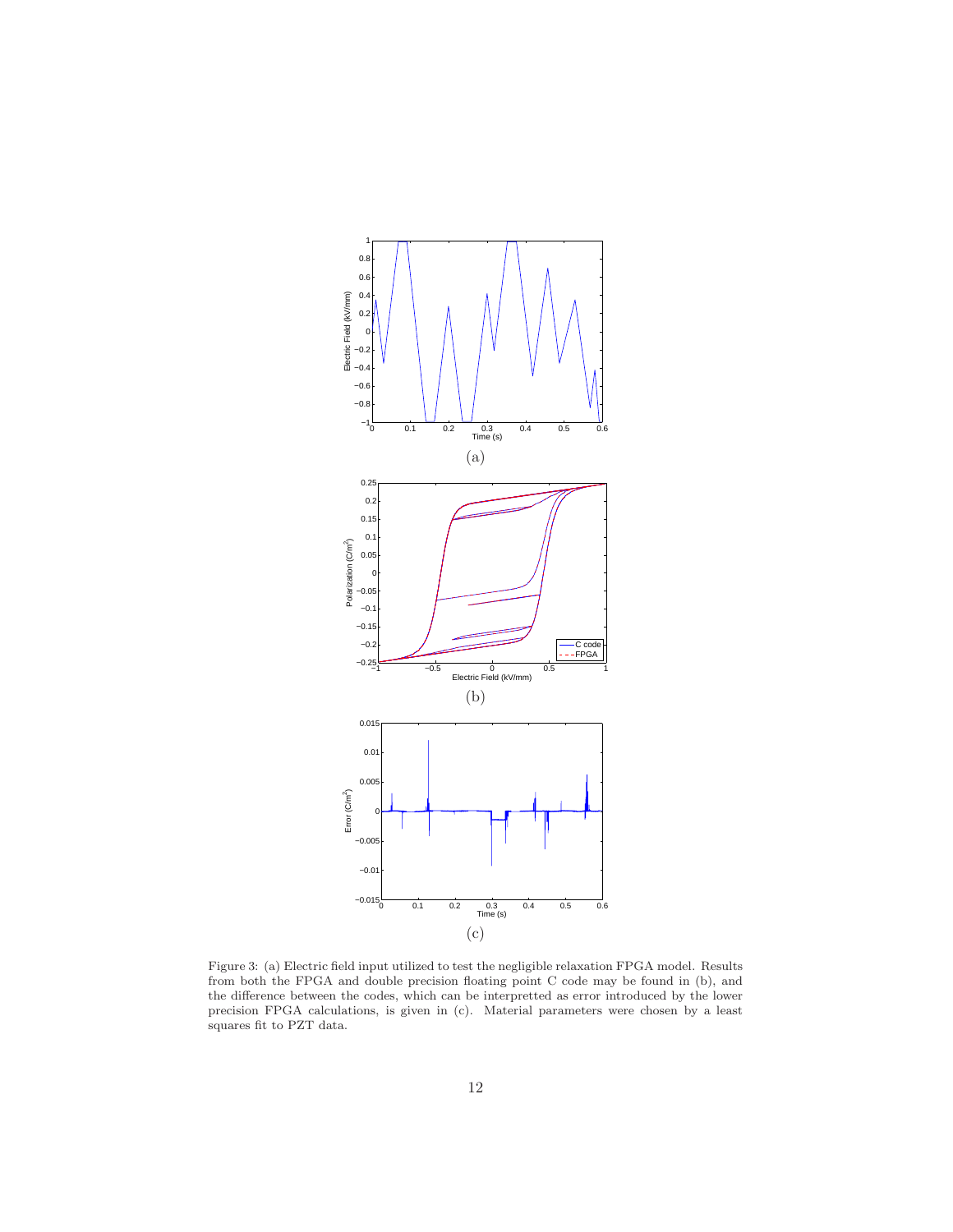

Figure 4: (a) Magnetic field input utilized to test the negligible relaxation FPGA model. Results from both the FPGA and double precision floating point C code may be found in (b), and the difference between the codes, which can be interpretted as error introduced by the lower precision FPGA calculations, is given in (c). Material parameters were chosen by a least squares fit to Terfenol-D data.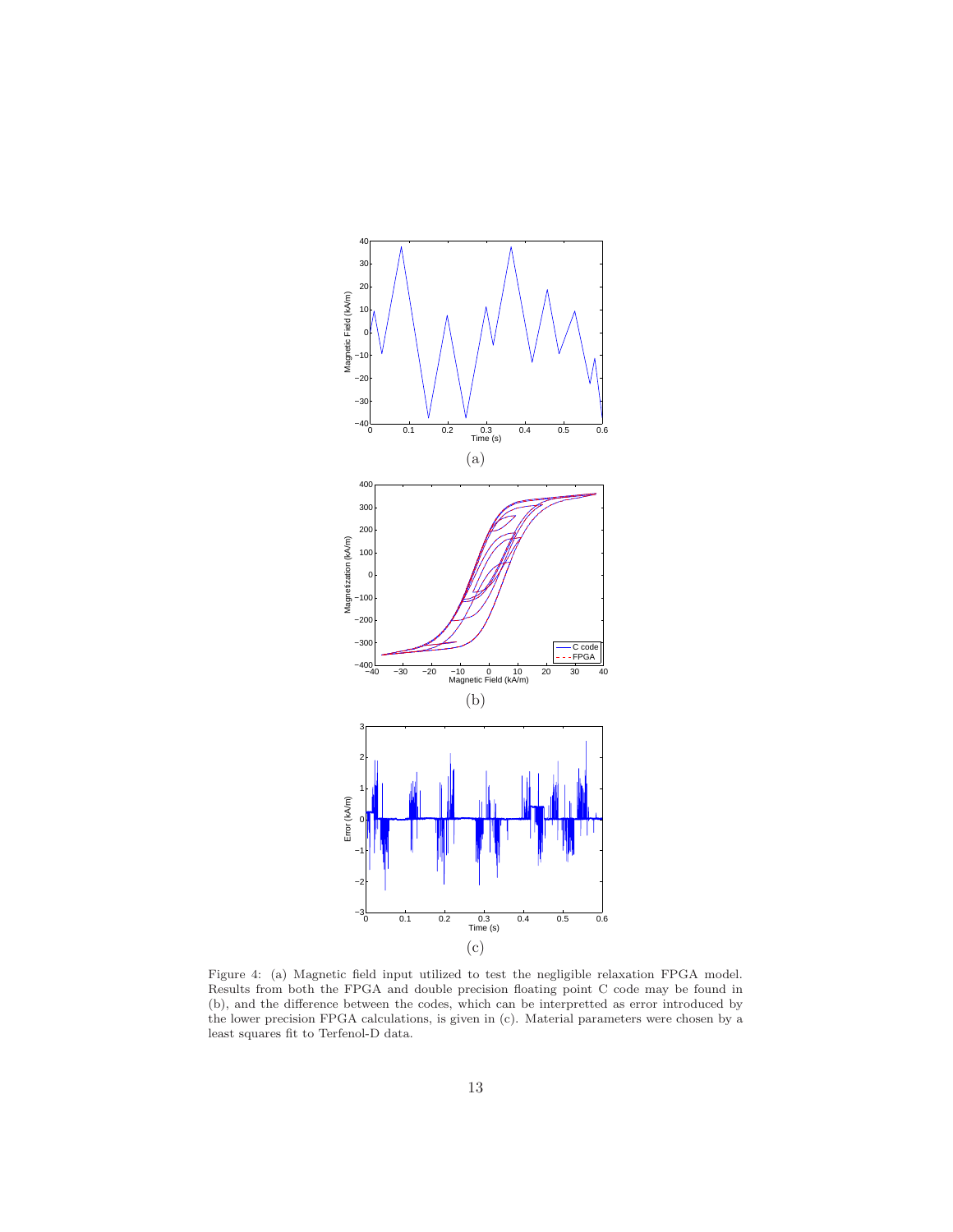by the same value before being stored on the FPGA. The lookup table is fixed at 4096 entries between -6 and 25 (with linear interpolation or setting to zero for values outside this range, as discussed in  $[2]$ , but the parameters V, T, and  $\eta$  may vary. To maintain accuracy with this variance, the product is left as a signed, 32 bit number with 4 bits after the binary point for the input field, and unsigned 31 bit numbers with 4 fractional bits for  $E_c$  and  $E_I$ . However, to allow both the value and its address to fit into a single 32-bit register, quadrature points are input in the 23 bit floating point type described in the next two paragraphs and converted to fixed point on the FPGA.

Computation of the dipole fraction  $x_+$  is significantly more complicated in the thermal relaxation formulation of the model. The erfcx function goes asymptotically to zero as its operand decreases, while it grows nearly linearly for large operands. More than ten orders of magnitude variance in observed pos and  $neq$  is not uncommon. With fixed point arithmetic, this requires a large number of bits to obtain an accurate representation. Moreover, the update for  $x_{+}$  is sensitive to error in pos and neg; thus, utilizing only 15 or 20 bits for these values yields an unacceptable level of error for many applications. Instead, we found it advisable to implement this portion of the relaxation model in floating point arithmetic.

In general, floating point arithmetic utilizes more resources and requires more latency than integer arithmetic, assuming the bit widths are comparable. To minimize the overhead, a 23 bit floating point number system was employed, loosely based on the IEEE 754 floating point standard. One bit was allocated for the sign, 8 for the exponent, and 14 for the mantissa. Exponents were stored as an unsigned integer with an offset of 127, as given by the standard, and the first bit of the mantissa is assumed to be 1 and thus is not stored. This gives 15 significant bits of precision for the floating point number, enough to hold the full precision given by the analog to digital converter plus a couple extra bits to minimize error accrual as calculations are performed. Unlike the IEEE standard, however, support for denormalized numbers as well as INF and NaN support is not included in the floating point operations utilized on the FPGA in order to save FPGA resources.

Only the output of the lookup table for *pos* and *neq* and the solution to  $(14)$ need be computed in floating point. However, the multiplication of  $x_+ \times w_c[i] \times$  $w_i[j]$  requires roughly the same area in fixed point or floating point, and as such this is also performed in floating point to maintain accuracy. The product is converted to a 31 bit fractional fixed point number before the summation, and the result of the summation was truncated to a 15 bit unsigned number with one bit before the binary point. After the left shift to multiply by  $2P_R$  (since  $P_R = 1$ , this leaves 13 bits after the binary point, which can be combined with  $E/\eta - P_R$  and reduced to a signed, 14 bit number to return over the DAC.

## 4.2. Results

Only four kernel evaluations could be processed in parallel on the Virtex II 3000 FPGA. Thus for  $N_c = N_I = 32$ , the relaxation algorithm can handle a new input every 256 clock cycles. Utilizing the 66 MHz clock, this gives the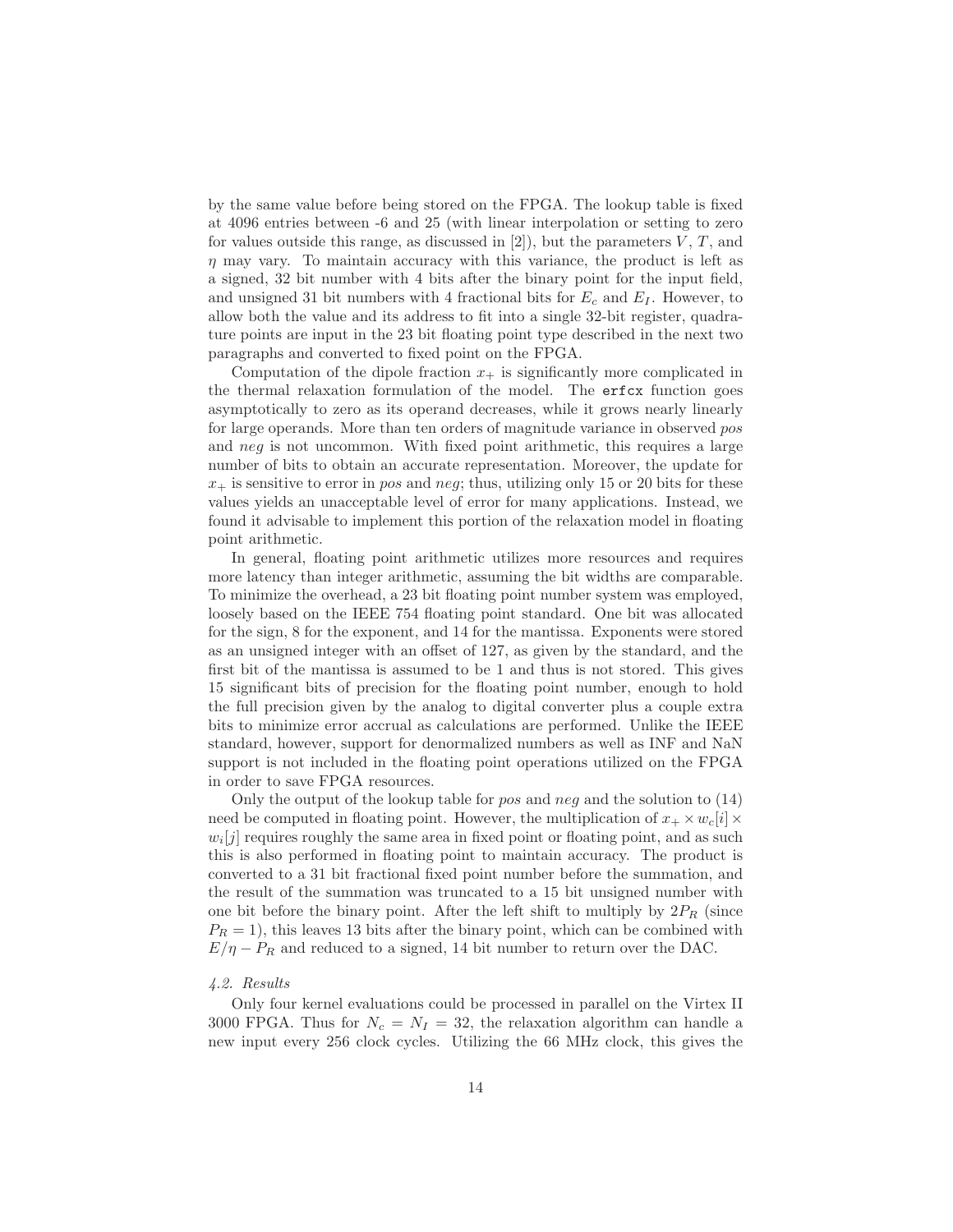design a throughput of 257,812 timesteps per second. The latency is 5070 ns, and including control logic the design used 66% of the logic resources (slices) on the FPGA. As shown in Table 2, this throughput is over 28 times higher than that achieved by floating point C code on a Pentium IV 1.7 GHz Xeon processor, and 11 times faster than the same C code on a Pentium IV 3.8 GHz Xeon. The latency of the 1.7 GHz Pentium was 21 times slower than the FPGA, and the latency of the 3.8 GHz processor was over 8 times slower. This increase is achieved with very little accuracy lost. Figures 5 and 6 give results parameters representative of PZT and Terfenol-D, respectively. The error introduced in the FPGA by the lower precision arithmetic (interpretted as the difference between the FPGA implementation and a double precision floating point implementation) was less than 368  $\mu$ C/m<sup>2</sup> (peak) or 59  $\mu$ C/m<sup>2</sup> (RMS) for the PZT example, while the peak error for the Terfenol-D example was less than 369 kA/m and the root mean square error was less than 64  $kA/m$ . As in the negligible relaxation case, these error levels are typically much less than other sources of error in the model, and are acceptable for most applications.

# 5. Concluding Remarks

Comparing a relatively new, high end Pentium processor to an older, smaller FPGA does not seem equitable; nevertheless we have demonstrated the Virtex II 3000 FPGA was capable of increasing throughput by over an order of magnitude compared to a Pentium IV 3.8 GHz processor for both formulations of the model, while the latency was also decreased by almost an order of magnitude. For the negligible relaxation model, the gap between the computation time of the FPGA and processor was much wider. Using a slower Pentium or embedded microprocessor, the FPGA implementation could easily perform two to three orders of magnitude faster. These savings come with less than 1% loss in accuracy (in reference to the remanence polarization or magnetization), and thus show that FPGAs are an attractive option for model based control of ferroelectric or ferromagnetic materials. The increased development effort pays a large dividend.

The throughput and latency numbers given in this paper provide a framework to determine the size and speed of FPGA needed for a given application.

|                                             | Throughput Latency |           |
|---------------------------------------------|--------------------|-----------|
| Floating point C code – Pentium IV 1.7 GHz  | 9.200              | 108.700   |
| Floating point C code – Pentium IV 3.8 GHz  | 24,000             | 41.667    |
| FPGA implementation – Virtex II 3000 66 MHz | 257,812            | $5070$ ns |

Table 2: Comparison of throughput and latency between the FPGA implementation described herein and a floating point C code implementation of the model. The C code was compiled by gcc in Linux. Throughput is in terms of timesteps per second. C code throughput and latency times are approximates only, as multiple trials will give slightly different results.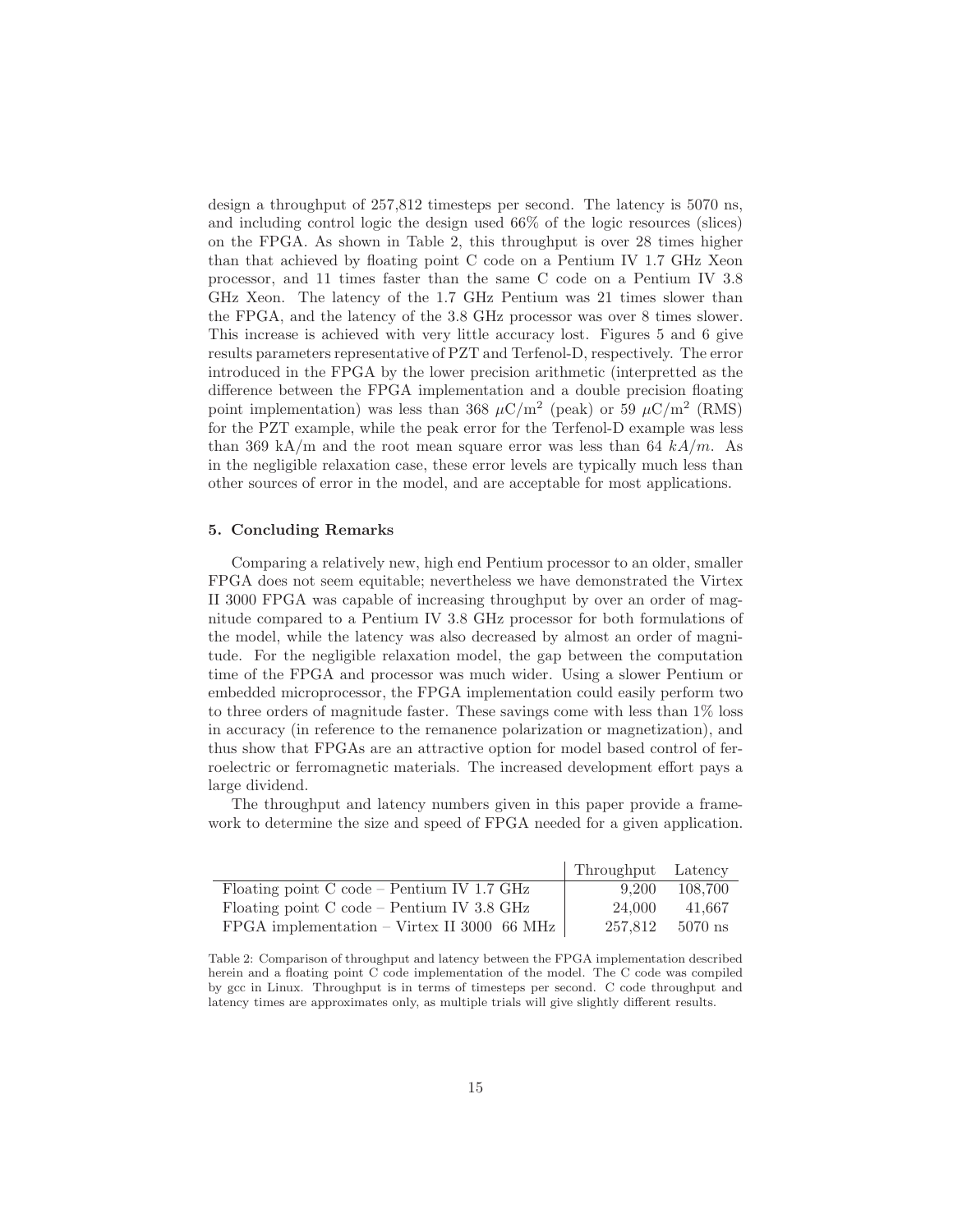

Figure 5: (b) Results of the thermal relaxation model for both the FPGA and double precision floating point C code as well as (c) the difference between the codes, which can be interpretted as error introduced by the lower precision FPGA calculations. Material parameters are representative for PZT, and the input field can be observed in Figure  $3(a)$ .

For example, if offline analysis suggests  $N_c = N_I = 64$ , then the throughput of the FPGA would be exactly 1/4 of the values presented here for the  $N_c = N_I = 32$  case, while the latency would increase by less than a factor of four (specifically, it would be 720 ns for the negligible relaxation formulation and 16,590 ns for the formulation with relaxation). If more speed is needed, FP-GAs are commercially available which should allow 4 or possibly even 8 times as many kernel evaluations to be performed in parallel as was possible on the Virtex II 3000 described here. Four times as many kernel evaluations in parallel would allow the negligible relaxation model with  $N_c = N_I = 32$  to handle an input every other clock, while the relaxation formulation could handle an input every 64 clocks cycles. That's over a million evaluations of the relaxation model a second if the clock speed is left at 66 MHz. Many commercially available FPGAs would also allow the design to be run at a higher clock frequency, which would also increase the throughput and decrease the latency. For example, if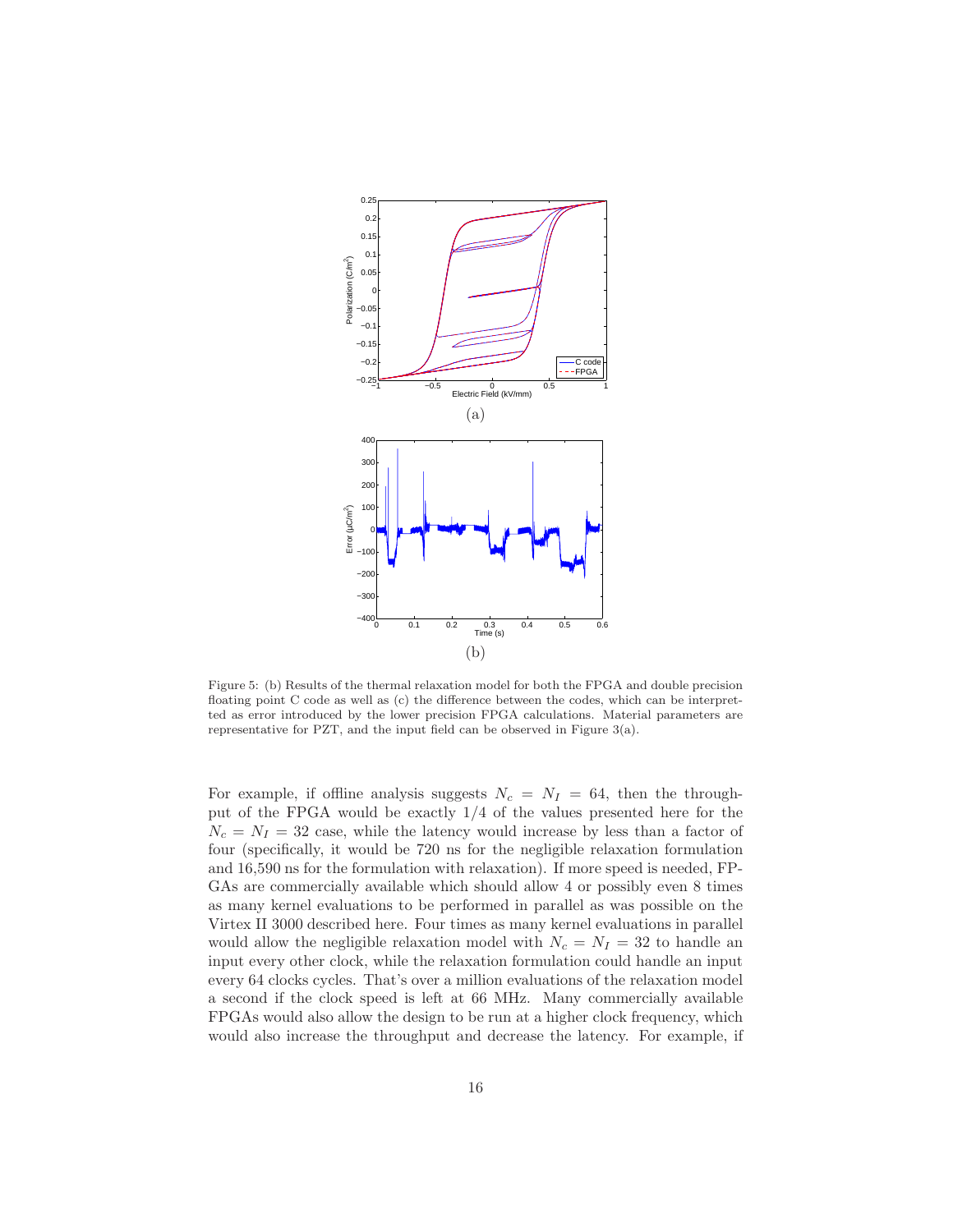

Figure 6: (b) Results of the thermal relaxation model for both the FPGA and double precision floating point C code as well as (c) the difference between the codes, which can be interpretted as error introduced by the lower precision FPGA calculations. Material parameters are representative for Terfenol-D, and the input field can be observed in Figure  $4(a)$ .

the designs discussed in this paper were able to run at 100 MHz instead of 66 MHz, the throughput of both models would have been 50% greater, while the latency would be 50% less.

The number of required timesteps per second depends on how the model based control is implemented. Almost universally, the control will require several evaluations of the model to produce the desired control. If the control requires 25 evaluations of the model for each control output, and the rate on the control is 10,000 updates per second, then 250,000 timesteps per second must be computed in the model. If these can be fully pipelined and  $N_c = N_I = 32$ , then the Virtex II 3000 FPGA is sufficiently fast whether or not relaxation is included, and a much smaller FPGA could be utilized if the model without relaxation is being considered. If, however, the controller requires the output for a model evaluation be received before sending another input to the model, the latency becomes the important number and an FPGA that is either slightly larger or capable of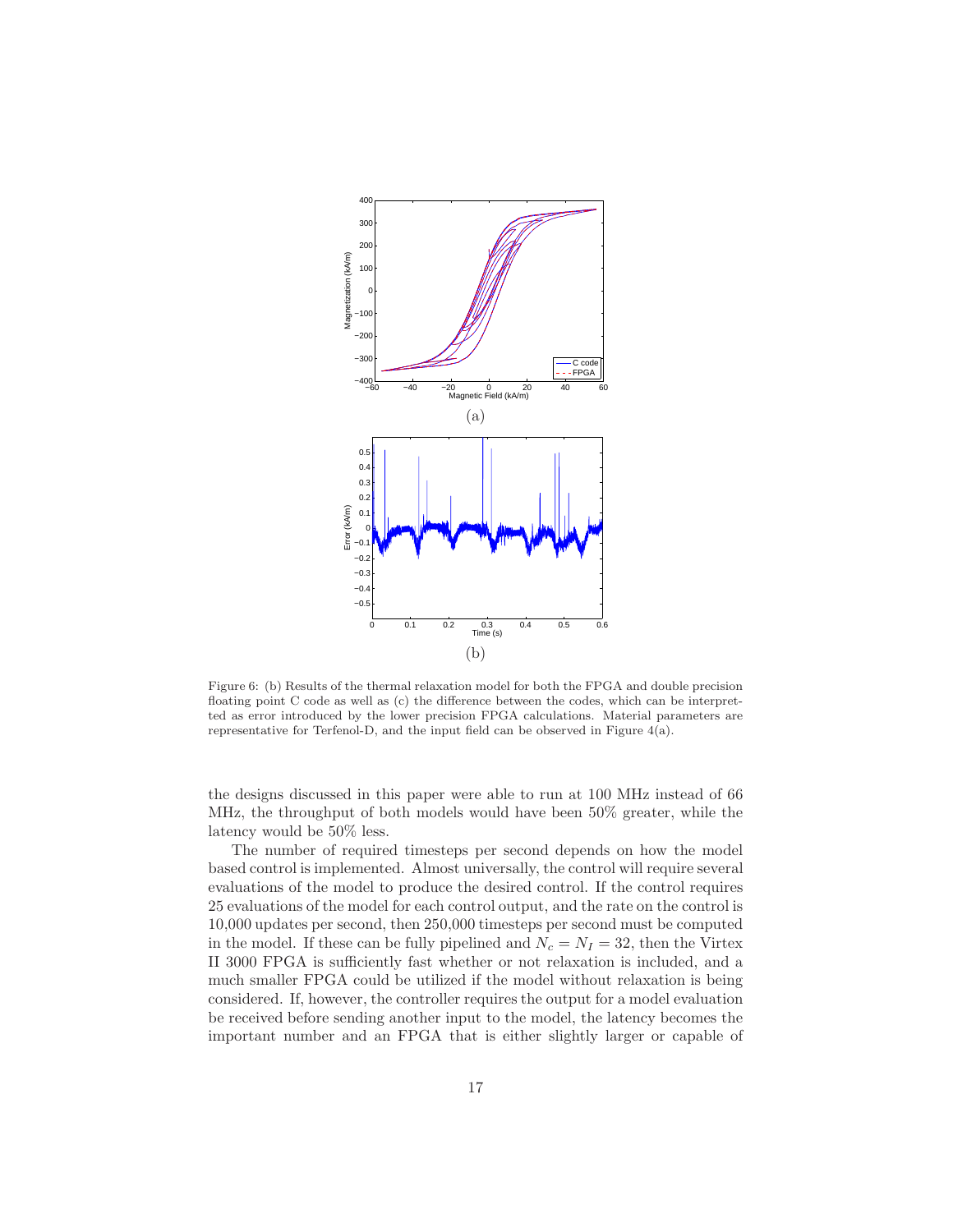a slightly higher clock speed would be needed for the relaxation formulation. Such FPGAs are readily available. In short, the capability is present on today's FPGAs for real-time model based control.

#### Acknowledgements

This research was supported by a United States Department of Education GAANN fellowship and the Air Force Office of Scientific Research under the grants AFOSR-FA9550-04-1-0203 and AFOSR-FA9550-08-1-0348. The authors also wish to thank Etienne Fiset and Daniel Carbonneau of Lyrtech Signal Processing for their help in procuring and understanding the Lyrtech hardware and software.

# References

- [1] B.L. Ball, R.C. Smith, S. Kim, and S. Seelecke, "A stress-dependent hysteresis model for ferroelectric materials," Journal of Intelligent Material Systems and Structures, 18(1), pp. 69-88, 2007.
- [2] T.R. Braun and R.C. Smith, "High speed model implementation and inversion techniques for ferroelectric and ferromagnetic transducers," Journal of Intelligent Material Systems and Structures, 19(11), pp. 1295–1310, 2008.
- [3] T.R. Braun and R.C. Smith, "Efficient implementation algorithms for homogenized energy models," Continuum Mechanics and Thermodynamics, 18(3-4), pp. 137-155, 2006.
- [4] T.R. Braun, R.C. Smith, and M.J. Dapino, "Experimental validation of a homogenized energy model for magnetic after-effects," Applied Physics Letters, 88(12), 2006.
- [5] M.J. Dapino, R.C. Smith, L.E. Faidley, and A.B. Flatau, "A coupled structure-magnetic model for magnetostrictive transducers," Journal of Intelligent Material Systems and Structures, 11(2), pp. 134-152, 2000.
- [6] P. Ge and M. Jouaneh, "Modeling hysteresis in piezoceramic actuators," Precision Engineering, 17, pp. 211-221, 1995.
- [7] D.C. Jiles and D.L. Atherton, "Theory of ferromagnetic hysteresis", Magnetism and Magnetic Materials, 61, pp. 1265-1281, 1984.
- [8] J.A. Main and E. Garcia, "Design impact of piezoelectric actuator nonlinearities," Journal of Guidance, Control and Dynamics, 20(2), pp. 327-332, 1997.
- [9] J.A. Main and E. Garcia, "Piezoelectric stack actuators and control system design: strategies and pitfalls," Journal of Guidance, Control, and Dynamics, 20(3), pp. 479-485, 1997.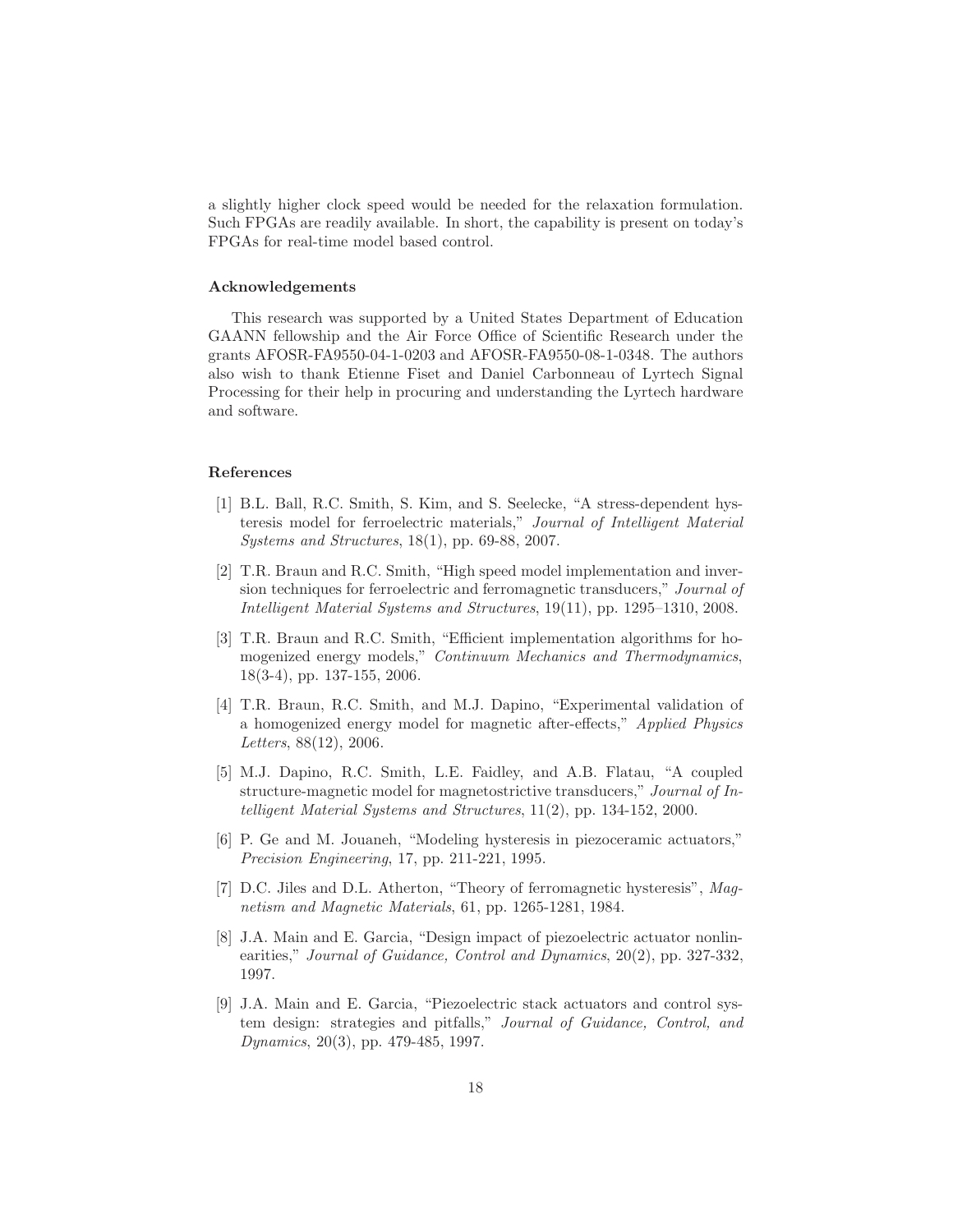- [10] J.A. Main, E. Garcia and D.V. Newton, "Precison position control of piezoelectric actuatorss using charge feedback," Journal of Guidance, Control, and Dynamics, 18(5), pp. 1068-73, 1995.
- [11] J.A. Main, D. Newton, L. Massengil and E. Garcia, "Efficient power amplifiers for piezoelectric applications," Smart Structures and Materials, 5(6), pp. 766-775, 1996.
- [12] I.D. Mayergoyz, Mathematical Models of Hysteresis, Springer-Verlag, New York, 1991.
- [13] S. Mittal and C-H. Meng, "Hysteresis compensation in electromagnetic actuators through Preisach model inversion," IEEE/ASME Transactions on Mechatronics, 5(4), pp. 394-409, 2000.
- [14] J.M. Nealis and R.C. Smith, "Model-based robust control design for a magnetostrictive transducer operating in hysterestic and nonlinear regimes, IEEE Transactions on Control Systems Technology, 15(1), pp. 22-39, 2007.
- [15] W.S. Oates, P. Evans, R.C. Smith, and M.J. Dapino, "Experimental implementation of a hybrid nonlinear control design for magnetostrictive actuators," CRSC Technical Report CRSC-TR06-27; Journal of Dynamic Systems, Measurement, and Control, to appear.
- [16] G. Robert, D. Damjanovic and N. Setter, "Preisach modeling of piezoelectric nonlinearity in ferroelectric ceramics," Journal of Applied Physics, 89(9), pp. 5067-5074, 2001.
- [17] R.C. Smith, Smart Material Systems: Model Development, SIAM, Philadelphia, 2005.
- [18] R.C. Smith, M.J. Dapino, T.R. Braun and A.P. Mortensen, "A Homogenized energy framework for ferromagnetic hysteresis," IEEE Transactions on Magnetics, 42(7), pp. 1474-1769, 2006.
- [19] R.C. Smith, M.J. Dapino and S. Seelecke, "A free energy model for hysteresis in magnetostrictive transducers," Journal of Applied Physics, 93(1), pp.458-466, 2003.
- [20] R.C. Smith, A.G. Hatch, T. De, M.V. Salapaka, R.C.H. del Rosario, and J.K. Raye,"Model Development for Atomic Force Microscope Stage Mechanisms," SIAM Journal on Applied Mathematics, 66(6), pp. 1998-2026, 2006.
- [21] R.C. Smith and J.E. Massad, "A unified methodology for modeling hysteresis in ferroic materials," Proceedings of the 2001 ASME Design Engineering Technical Conferences and Computer and Information in Engineering Conference, Vol 6, Pt B, pp. 1389-1398, 2001.